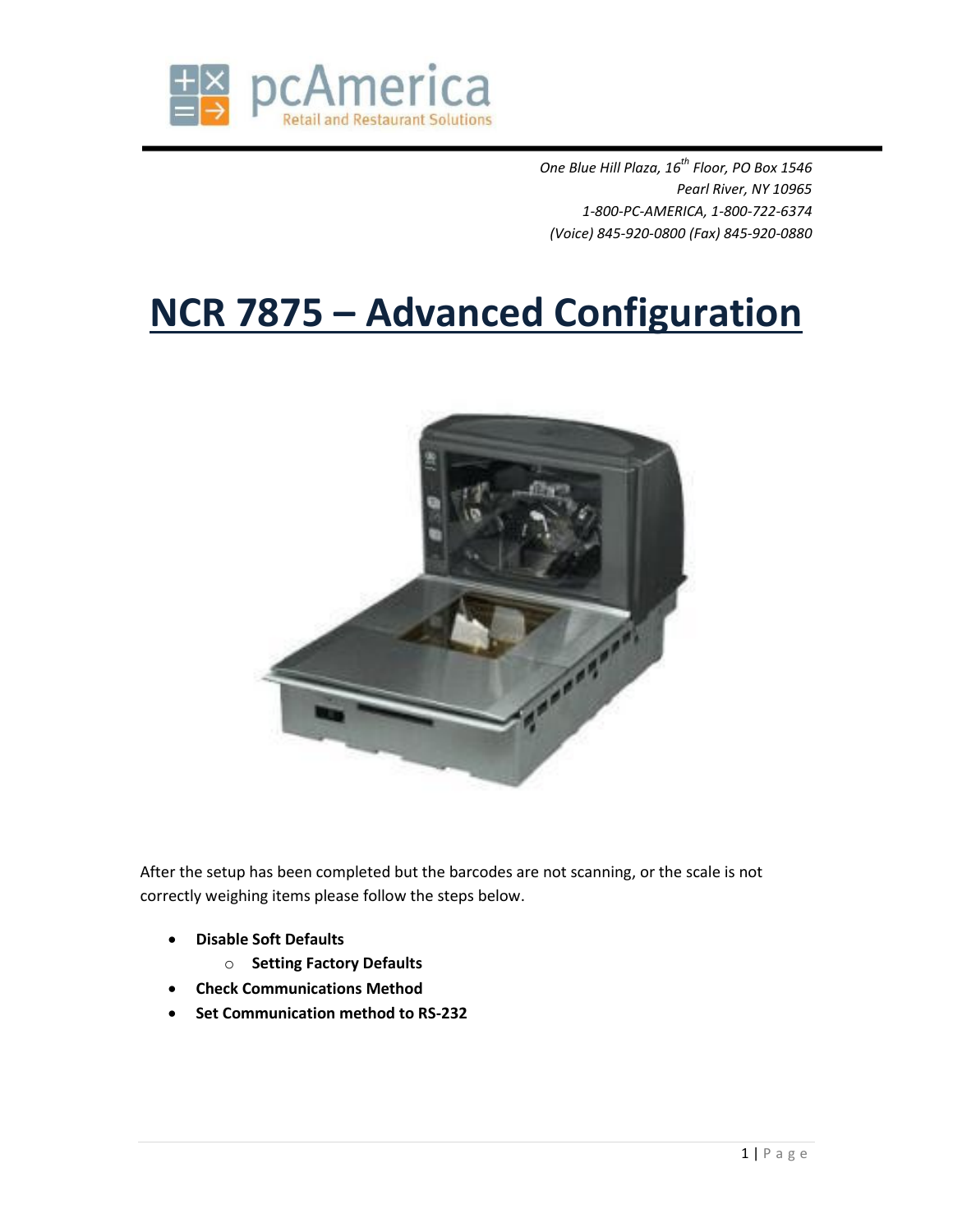## **Disable Soft Defaults**

Scanning the Default tag should reset the device to factory defaults, but in some cases it may not.

To set the system to use the default tags correctly please scan the barcodes in order below:

After making any of the following changes to the scale you will need to contact Weights and Measures to make sure the scale are certified and weighing items properly.

| 1.               | Reset            |
|------------------|------------------|
| 2.               | Programming Mode |
| $\overline{3}$ . | Hex 3            |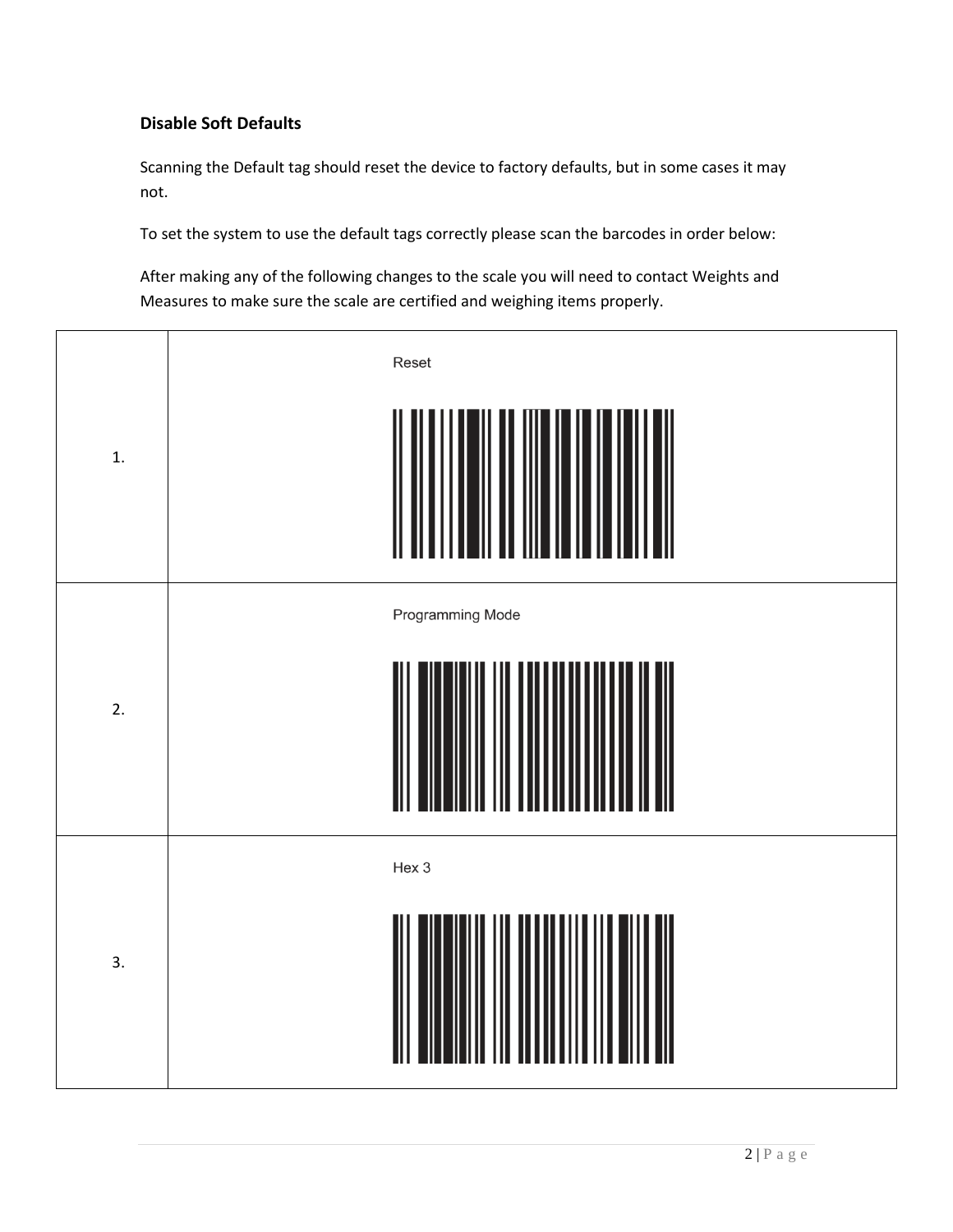| 4. | Hex 4          |
|----|----------------|
| 5. | Hex 0          |
| 6. | Save and Reset |

After disabling the soft reset we will then want to try to reset the system to factory defaults see: **Setting Factory Defaults**.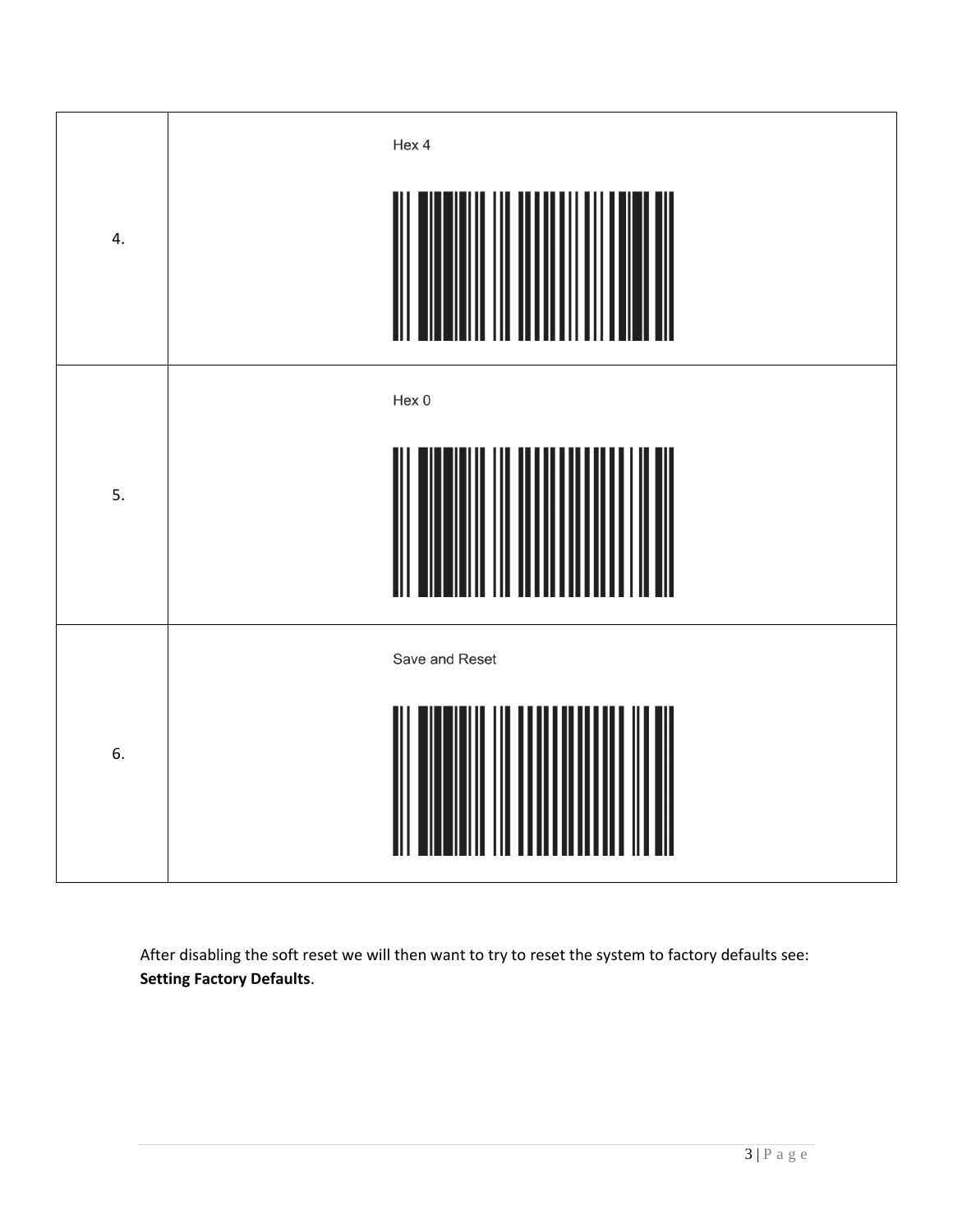## **Setting Factory Defaults**

After making any of the following changes to the scale you will need to contact Weights and Measures to make sure the scale are certified and weighing items properly.



After setting factory defaults please open CRE and try to scan a barcode.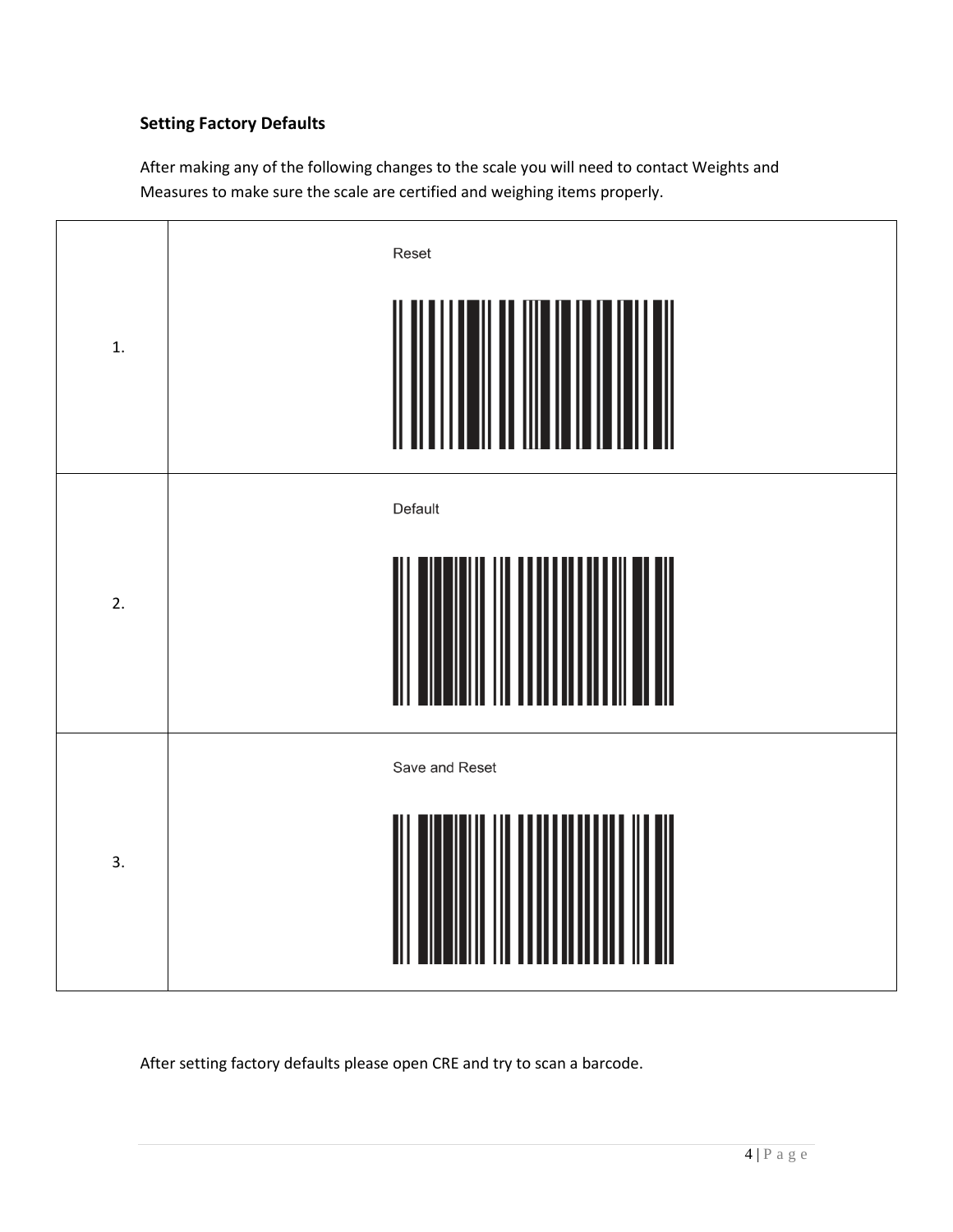#### **Check Communications Method**

To use the NCR 7875 scanner/scale the device must be communicating via RS-232.

To check the communication method that the NCR 7875 is using please scan the barcodes in order below:

| 1.               | Reset           |
|------------------|-----------------|
| 2.               | Diagnostic Mode |
| $\overline{3}$ . | Hex 3           |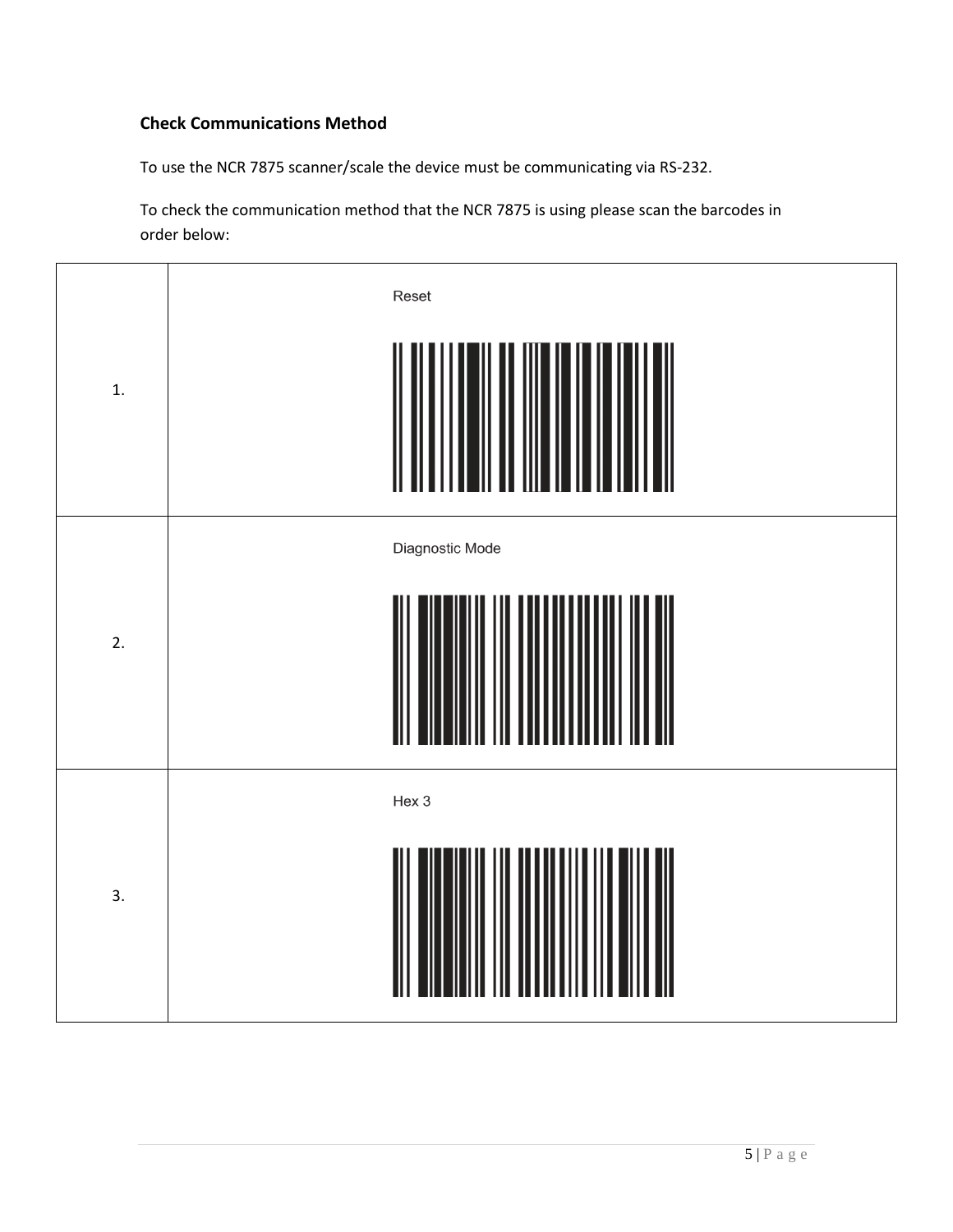The scanner scale will then indicate which communication method it is using by one of the following two methods:

The device will beep 6 times stating that it is using RS-232 as the connection method. If it beeps any other number of times then we will need to **Set the Communication Method to RS-232**.

The Device will speak "R-S-2-3-2".

|    | Reset                    |
|----|--------------------------|
| 4. | <br>                <br> |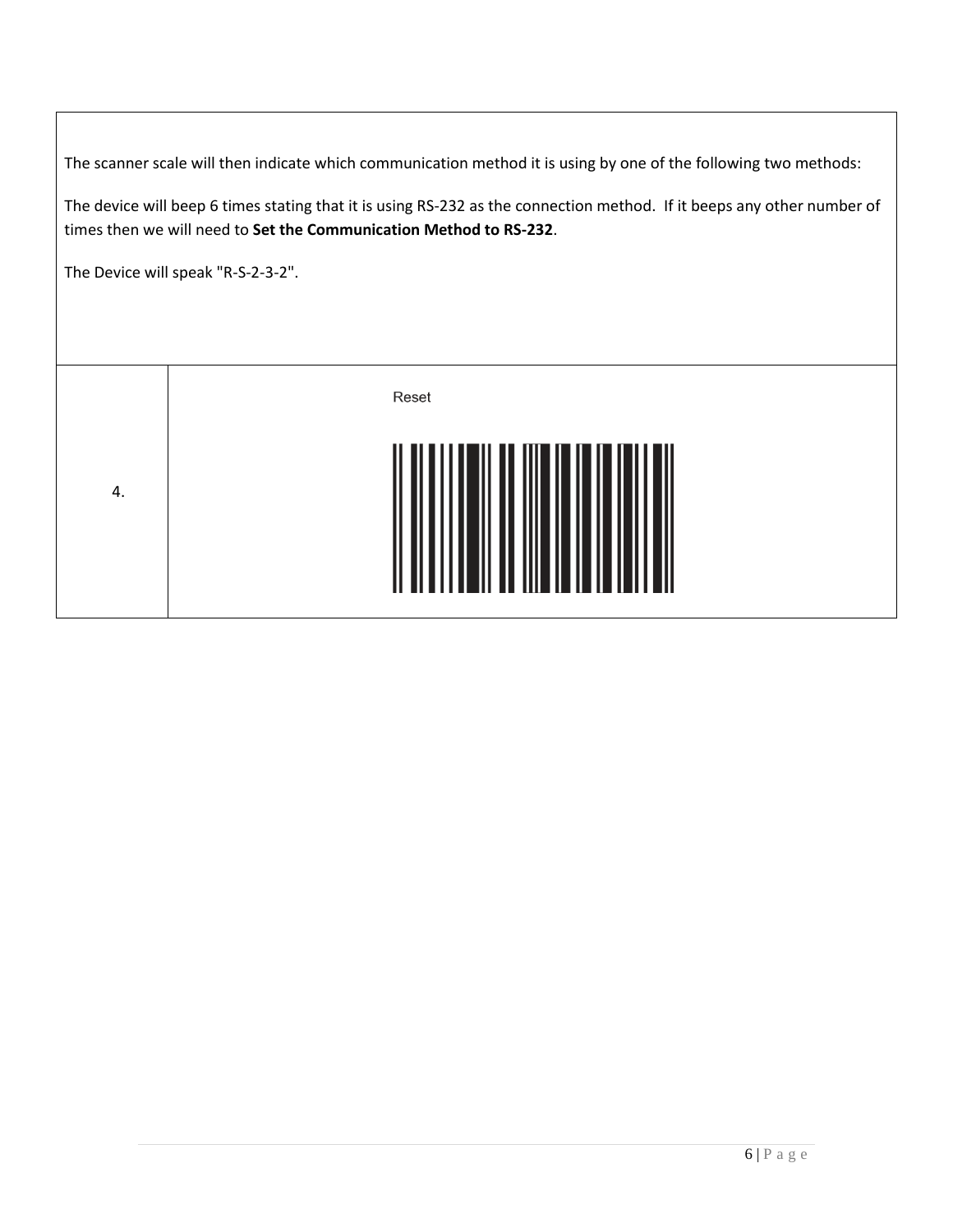#### **Set Communication method to RS-232**

After making any of the following changes to the scale you will need to contact Weights and Measures to make sure the scale are certified and weighing items properly.

To set the system to use RS-232 as the connection methods please scan the barcodes in order below:

| 1. | Reset            |
|----|------------------|
| 2. | Programming Mode |
| 3. | Hex 1            |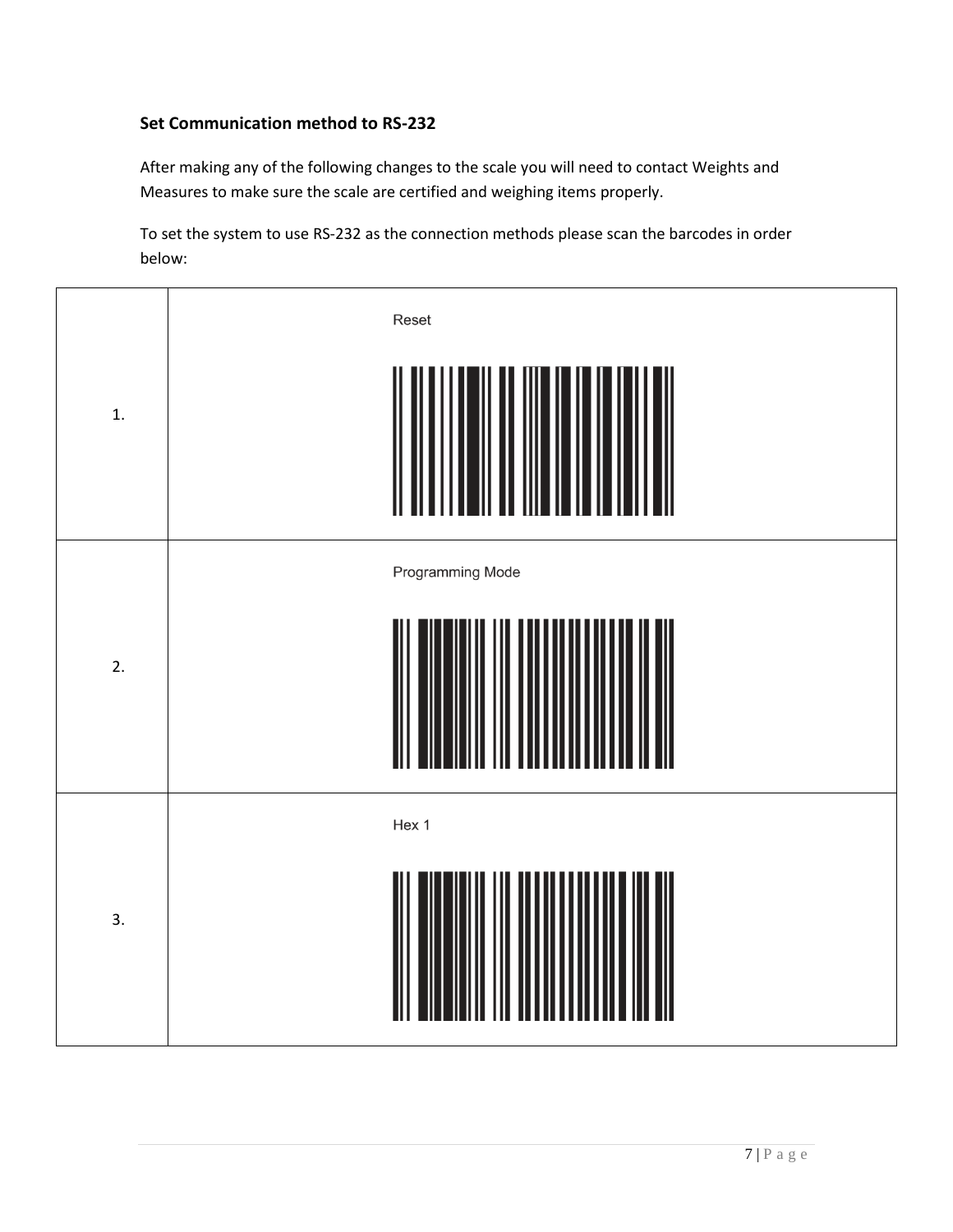| 4. | Hex 0               |
|----|---------------------|
| 5. | Hex 5<br>║          |
| 6. | End<br>$\mathbb{I}$ |